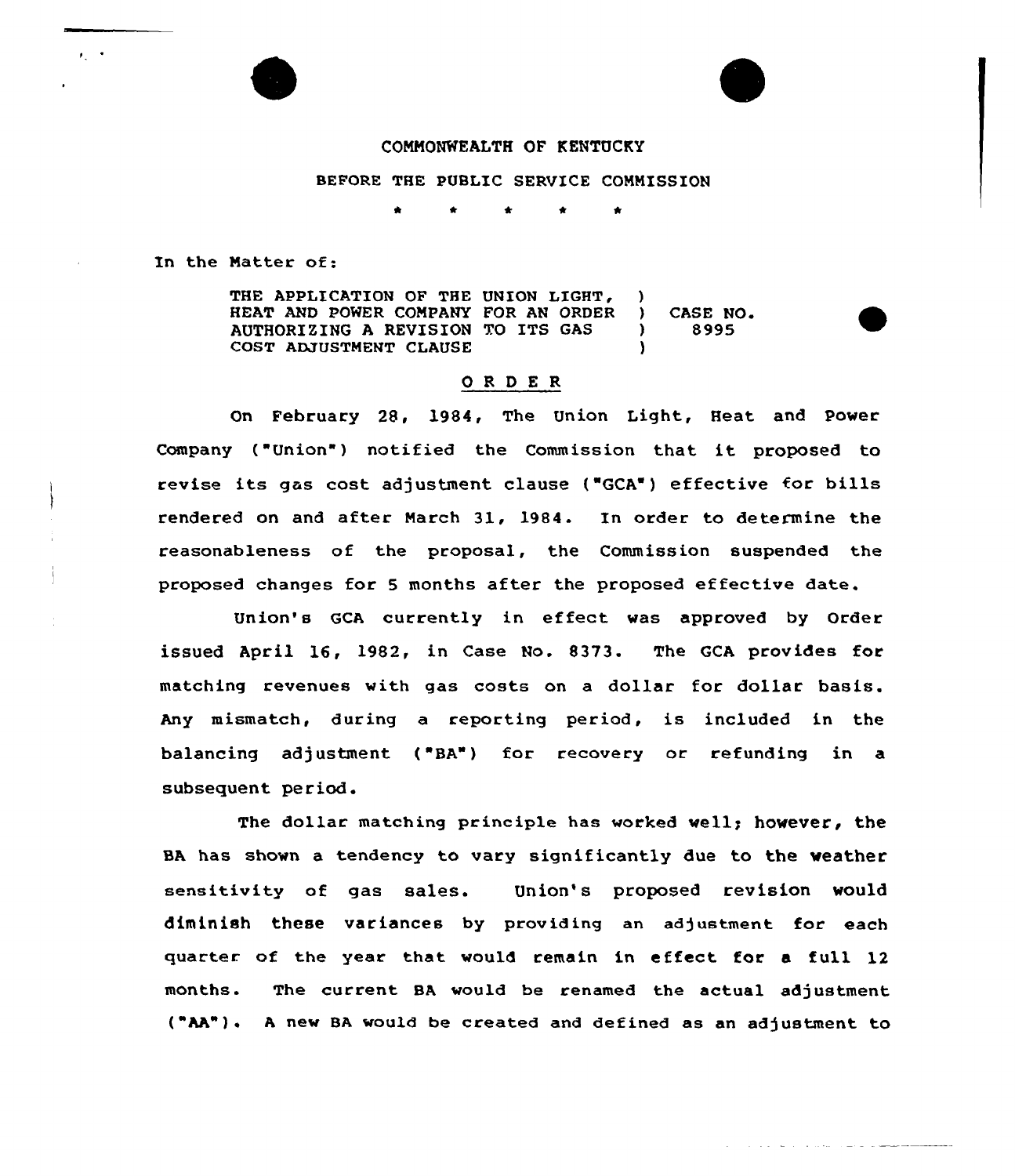reconcile previous adjustments at the end of the 12 months that they have been in effect. The Commission is continuing its investigation into methods of eliminating the seasonal swings in adjusting actual gas cost to sales and is hopeful that Union will continue its efforts to further reduce these variances.

Union's proposed revised GCA mirrors the GCA of Delta Natural Gas company, Inc., approved by this Commission in Case No. 8866. The mechanism provides a very clear method for reporting the actual dollar recovery of gas cost. In addition to diminishing the size of variances, the proposed revision is a more equitable method of distributing adjustments among customers served.

After reviewing the record in this case and being advised, the Commission is of the opinion and finds that:

l. Union's proposed revision to its GCA clause is fair, just and reasonable and in the public interest and should be effective with its regular gas cost recovery rate which becomes effective for bills rendered on and after June 30, 1984.

2. Union should submit a proposal to the Commission showing how it plans to transfer the balance in the current BA which will be renamed AA.

IT IS THEREFORE ORDERED that Union's GCA clause be revised as set out in the Appendix to this Order.

IT Is EURTHER ORDERED that the revised GCA be effective with gas cost recovery rates which will become effective with bills rendered on and after June 30, 1984.

IT IS FURTHER ORDERED that within 20 days of the date of this Order Union shall file <sup>a</sup> plan with the Commission showing how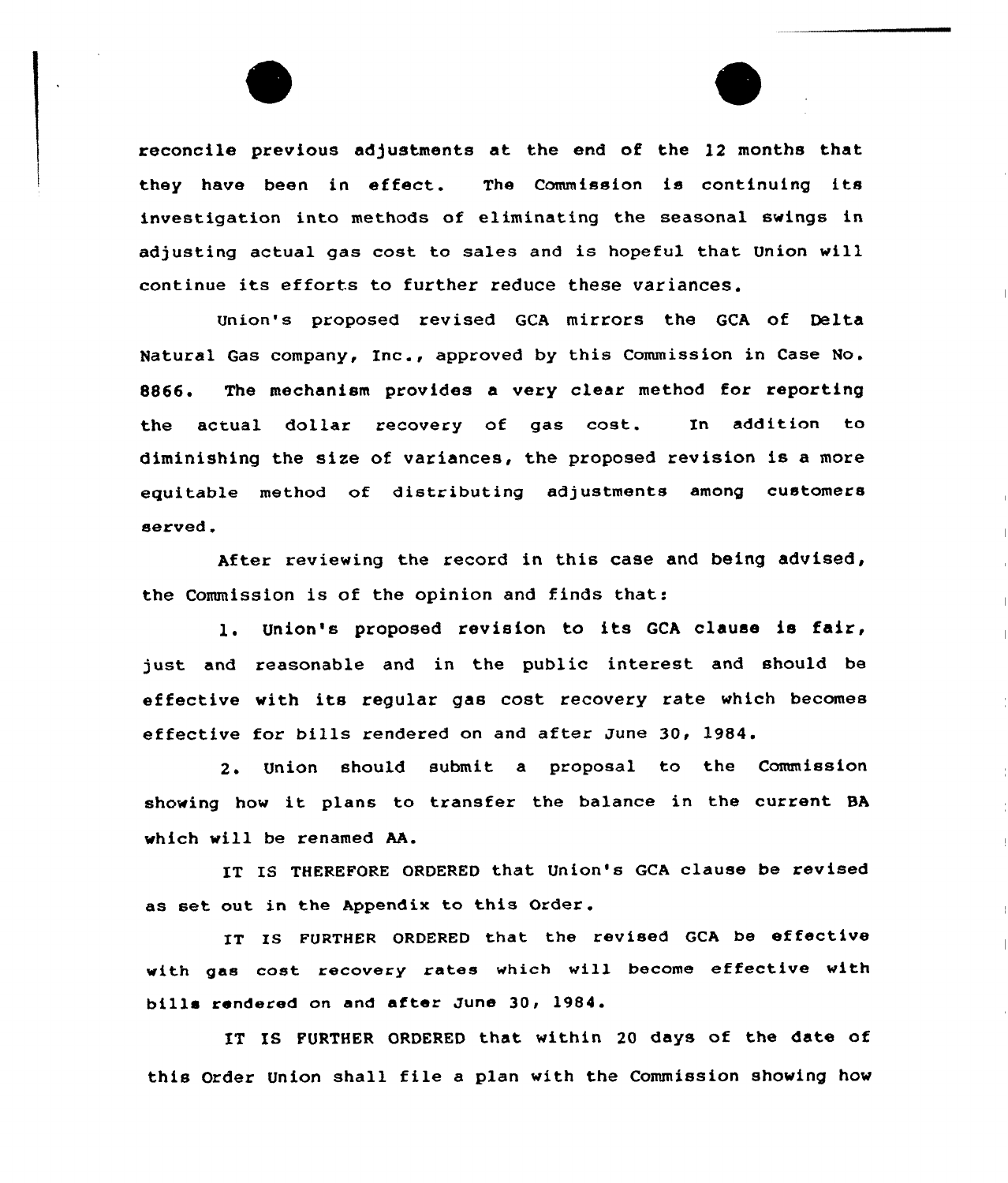it proposes to transfer the balance in the former BA which has been renamed AA.

IT IS FURTHER ORDERED that within 30 days of the date of this Order Union shall file with this Commission its revised tariffs setting out the GCh authorized herein.

Done at Frankfort, Kentucky, this 2nd day of Nay, 1984.

PUBLIC SERVICE COMMISSION

Vice Chairman

**Commiss** 

ATTEST:

**Secretary**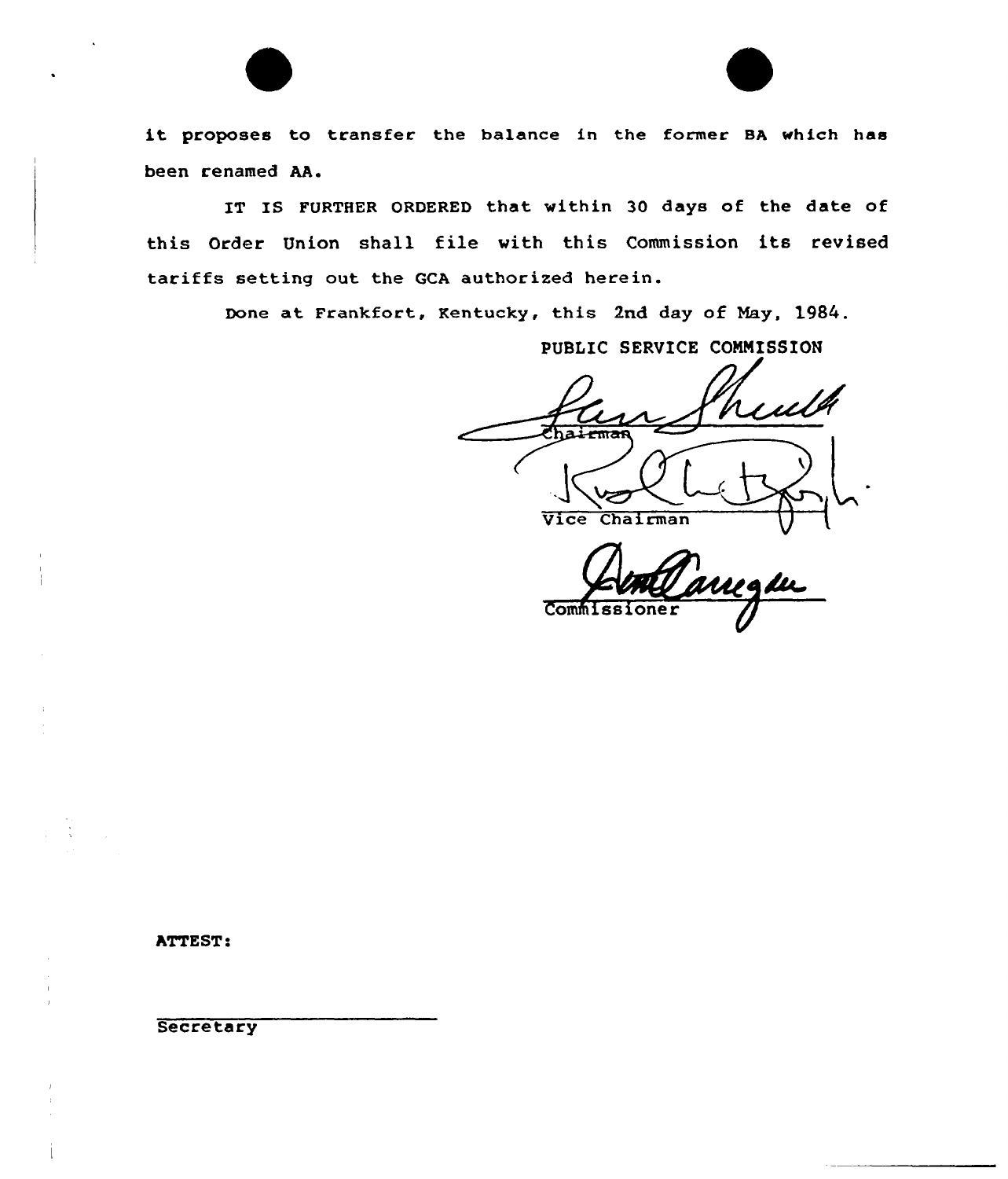### APPENDIX

# APPENDIX TO AN ORDER OF THE PUBLIC SERVICE COMMISSION IN CASE NO. 8995 DATED NAY 2, 1984

The following rates and charges are prescribed for the customers served by Union Light, Heat and Power Company. All other rates and charges not specifically mentioned herein shall remain the same as those in effect under authority of this Commission prior to the date of this Order.

GAS COST ADJUSTMENT CLAUSE

DETERMINATION OF GCRE AND GCRN

The Company shall file a quarterly report with the Commission which shall contain updated gas cost recovery rates (GCRE, GCRN) and shall be filed at least thirty (30) days prior to the beginning of each calender quarter. The GCRE and GCRN shall become effective for billing with the final meter readings of the first billing cycle of each calendar quarter. The gas cost recovery rates are comprised of:

- (1) The expected gas cost component (EGC) on a dollar per MCF basis, rounded to the nearest 0.1 cent, which represents the average cost of gas supplies including propane.
- (2) The supplier refund adjustment (RA) on a dollar per Mcf basis, rounded to the nearest 0.1 cent, which reflects refunds received during the reporting period plus interest at a rate equal to the average of the "3-month Commercial Paper Rate" for the immediately preceding 12-month period, less 1/2 of 1 percent to cover the cost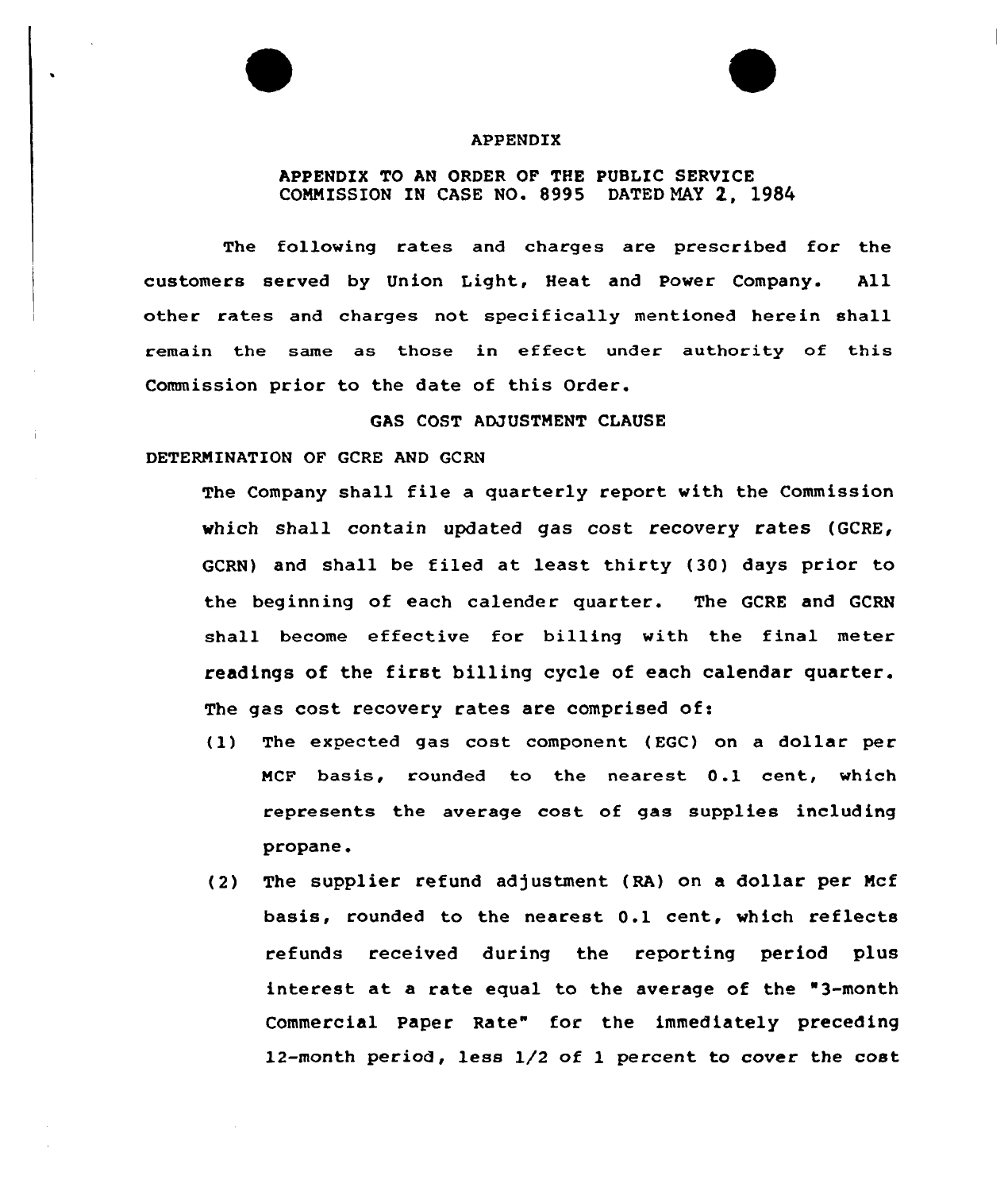

of refunding; except that portion of refunds applicable to the period prior to January 1, 1980, which are ultimately determined to be payable for sales to non-exempt industrial customers, which shall be paid in a lump sum as approved by the Commission.

- (3) The actual adjustment (AA} on a dollar per NCF basis, rounded to the nearest O.l cent, which compensates for any previous over or under collections of gas cost experienced by the Company through the operation of this gas cost recovery procedure .
- (4) The balance adjustment ( BA) on a dollar per NCF basis, rounded to the nearest O.l cent, which compensates for any under or over collections which have occurred as a result of prior adjustments.
- (5) The incremental pricing credit component (IPC) on a dollar per NCF basis, rounded to the nearest O.l cent, which distributes to exempt customers the monies collected by the Company from non-exempt customers under provisions of the Natural Gas Policy Act of 1978 (NGPA).
- (6) The incremental pricing surcharge (IPS) on a dollar per NCF basis, rounded to the nearest O.l cent, not included in the determination of the GCRE, which provides for compliance with the provisions of the NGPA applying to non-exempt customers.